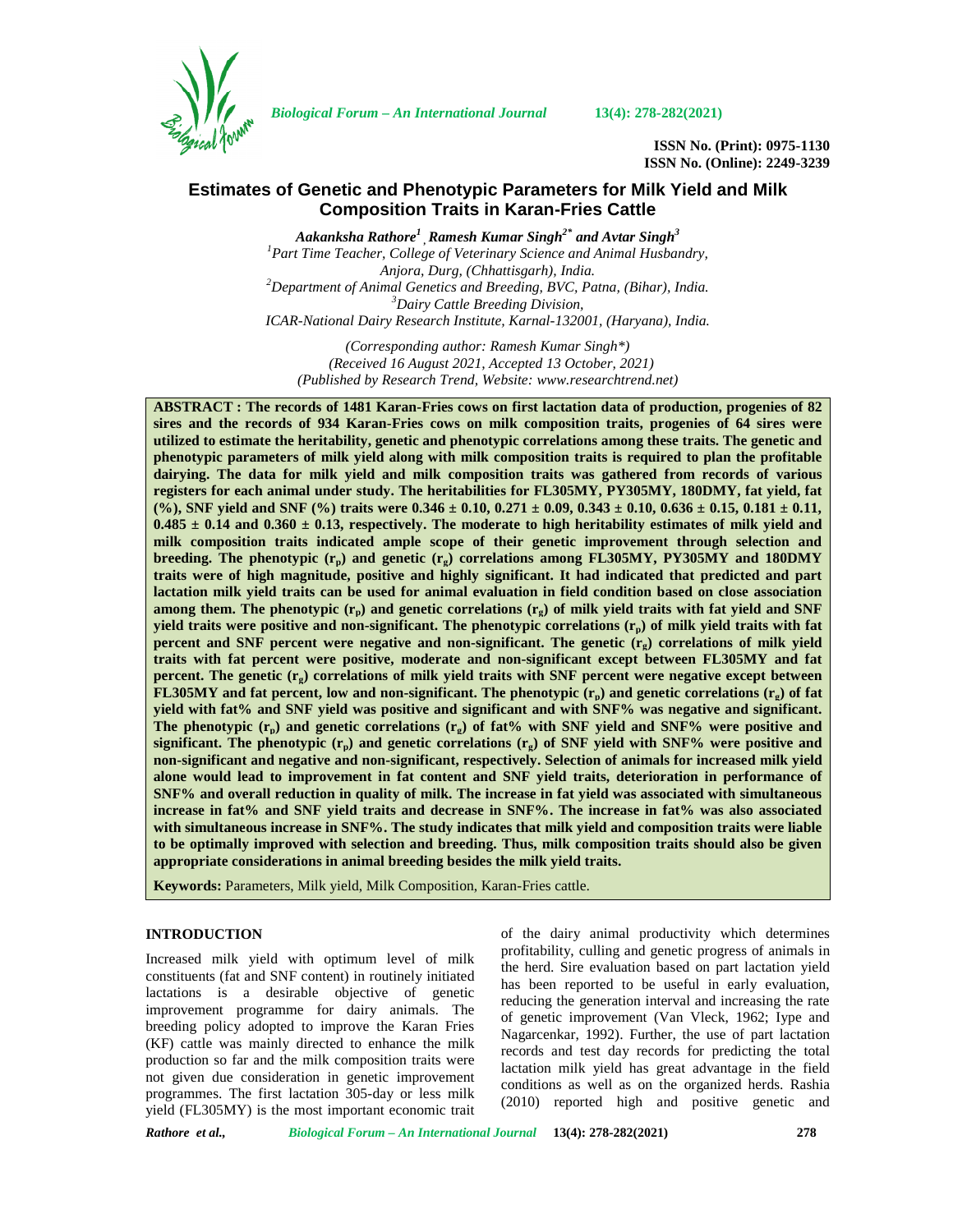phenotypic correlation of 180-day cumulative milk yields with first lactation 305-day or less milk yield and predicted 305-day milk yield based on 180 days cumulative milk yield with an accuracy of 75% in Karan Fries cattle. Therefore, the predicted 305-day milk yield (PY305MY) based on first lactation 180 days cumulative milk yield fitting best regression model and part lactation record viz. first lactation 180 days cumulative milk yield (180DMY) may be used for animal evaluation. Fat and SNF are important constituents of milk. Wide variation in fat and SNF content of milk of bovines provides scope for altering this constituent genetically in the milk. The existing variation in milk composition (Mishra and Joshi, 2004) confirms the possibility of their improvement in Karan- Fries cattle. The genetic parameter for milk and constituent yield traits of Sahiwal cattle was reported and indicated to consider constituent traits along milk yield traits for genetic improvement (Verma, R. K. *et al.,* 2017). The accurate and precise estimates of heritability, genetic and phenotypic correlations of lactation milk yield, part-lactation milk yield and composition traits are reported scantly in literature for Karan-Fries cattle which is required for development, formulation, execution and evaluations of genetic improvement programme. Therefore, the present investigation was aimed to examine the genetic parameters (heritability, genetic and phenotypic correlation estimates) for milk yield and milk composition traits of first lactation in Karan-Fries cattle.

#### **MATERIALS AND METHODS**

The records of 1481 Karan-Fries cows on first lactation data of production (305-day or less milk yield and daily milk yield), progenies of 82 sires spread over a period of 26 years from 1984 to 2009 and the records of 934 Karan-Fries cows on milk composition traits (Fat% and SNF%), progenies of 64 sires from 1990 to 2009 (20 years) were collected from the history-cum pedigree sheet, daily milk yield registers and milk composition registers maintained at National Dairy Research Institute (NDRI), Karnal. The first lactation predicted 305-day milk yield (PY305MY) was predicted using regression equation PY305MY =  $463.16 + 1.297$  (X<sub>1</sub>) based on first lactation 180-days cumulative milk yield (180DMY). 180-day cumulative milk yield (180DMY) was calculated by summing up the daily milk yield after calving till 180<sup>th</sup> days (excluding first five days of colostrum). The first lactational percent of fat and SNF was generated by averaging monthly test day milk composition records over 10 months of first lactation. The first lactational yield of Fat and SNF was estimated by averaging monthly yield of Fat and SNF over 10 months of first lactation. The monthly yield of fat and SNF were estimated using following formula given formula. years from 1984 to 2019 and other a period Free scatte. However<br>years from 1984 to 2009 and the records of 934 FL305MY have the Fries couse on milk composition traits (Fat% and Sivakumar (1998);<br>b), progenies of 64 sires

Monthly Fat or SNF yield = 
$$
\sum M_i \frac{X_i}{100}
$$

where  $M_i$  is the monthly milk yield of  $i^{th}$  month (i = 1-10 for 305-day milk yield) and  $X_i$  is the fat or SNF percentage of the  $i<sup>th</sup>$  month (i = 1-10 for 305-day milk

yield). Culling in the middle of lactation, abortion, still birth or any other pathological causes which affected the lactation yield were considered as abnormalities and thus, such records (9%) were not taken for the study. The records of progenies of only those sires were included in present study which had minimum five or more progenies in data records. The outliers beyond two-standard deviation on both the tail ends of normal distribution were excluded from the data. The cows that had produced milk for at least 100 days and maximum 305 days in the first lactation were considered for the study. A total of 15% records were discarded on account of these restrictions. The cows were maintained under uniform condition of feeding, housing, breeding milking, health cover and other managemental condition. Paternal half sib correlation method (Becker, 1975) under least-squares mixed model (LSML) using Harvey, (1990) was used to estimate the heritability of different traits. The standard error of heritability of different traits was estimated using the formula given by Swiger *et al.* (1964). The genetic correlations among traits were estimated from the analysis of variance and covariance among sire groups as given by Becker, (1975). The standard error of genetic correlation was derived by using the formula of Robertson, (1959). The phenotypic correlations among different traits were computed as per Snedecor and Cochran (1964).

# **RESULTS AND DISCUSSION**

 $\frac{X_i}{100}$  lower estimate of heritability (0.20 ± 0.72) of fat yield  $\sum M_i \frac{\Delta T_i}{100}$  hower estimate of heritability (0.29 ± 0.05) of fat The results of heritability, phenotypic and genetic correlation estimates for various traits are presented in Table 1. The heritability of FL305MY was  $0.346 \pm 0.10$ (Table 1). The estimate of heritability of FL305MY was close to the estimate  $(0.30 \pm 0.02)$  reported by Saha (2001) and  $(0.39 \pm 0.09)$  by Kokate (2009) in Karan Fries cattle. However, higher heritability estimates of FL305MY have been reported as  $0.44 \pm 0.13$  by Sivakumar (1998);  $0.41 \pm 0.13$  by Sahana and Gurnani (2000);  $0.45 \pm 0.18$  by Singh *et al.* (2006);  $0.48 \pm 0.01$ by Nehra (2011) and 0.48 ± 0.01 by Tripathy *et. al.* (2017) and lower heritability estimates of FL305MY have been reported as  $0.20 \pm 0.06$  by Rashia (2010) and  $0.21 \pm 0.14$  by Divya, (2012) in Karan Fries cattle. The heritability of PY305MY was  $0.271 \pm 0.09$  (Table 1). However, lower heritability estimate (0.138  $\pm$  0.115) of PY305MY has been reported by Jain (1996) in Murrah buffaloes. The heritability of 180DMY was 0.343  $\pm$ 0.11 (Table 1). The estimate of heritability of 180DMY was close to the estimate range (0.41-0.44) of mid part lactation reported by Kumar *et al.,* (1992) in Sahiwal and Singh (2006) in Karan Fries cows. However, higher estimate of heritability (0.43  $\pm$  0.09) of 180DMY was reported by Rashia (2010) and lower estimate of heritability (0.27  $\pm$  0.15) of 180DMY was reported by Singh (2006) in Karan Fries cattle. The heritability estimates of fat yield and fat percent was  $0.636 \pm 0.15$ and  $0.181 \pm 0.110$ , respectively (Table 1). However, percent were reported by Misra and Joshi (2004) in Karan Fries cattle.

*Rathore et al., Biological Forum – An International Journal* **13(4): 278-282(2021) 279**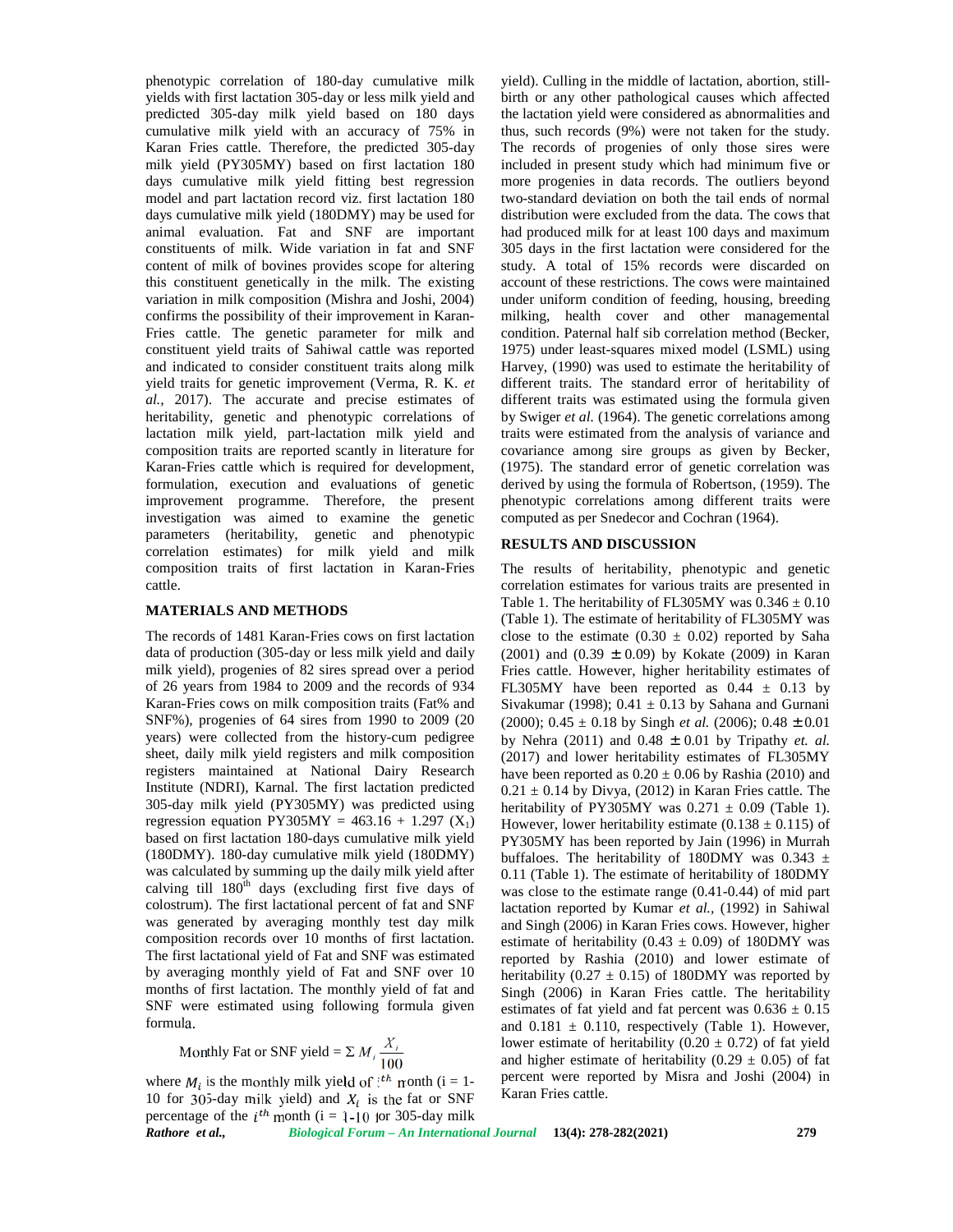The heritability estimate of SNF yield and SNF percent were  $0.485 \pm 0.14$  and  $0.360 \pm 0.13$ , respectively (Table 1). However, Lower heritability estimates of SNF yield  $(0.13 \pm 0.07; 0.34 \pm 0.08)$  and SNF percent  $(0.17 \pm 0.07; 0.34 \pm 0.08)$ 0.04; 0.291  $\pm$  0.08) were reported by Misra and Joshi (2004); Tripathy *et al.* (2017), respectively in Karan Fries cattle. The heritability estimates of FL305MY, PY305MY, 180DMY, fat yield, fat percent(%), solids not-fat (SNF) yield and solids-not-fat percent (SNF%) was moderate in magnitude which indicates traits is more influenced by additive genetic variability and hence there is more scope of improvement by selection. **Phenotypic and Genetic (rg) correlations.** The estimates of phenotypic  $(r_p)$  and genetic  $(r_g)$  correlations among FL305MY, PY305MY, 180DMY, fat yield, fat%, SNF yield and SNF% were given Table 1. The estimates of phenotypic  $(r_p)$  and genetic  $(r_g)$  correlations between FL305MY and PY305MY were positive, high  $(0.804 \pm 0.01$  and  $0.897 \pm 0.07$ , respectively) and significant ( $p<0.01$ ). The estimates of phenotypic and genetic correlations between FL305MY and 180DMY were positive, high  $(0.804 \pm 0.02 \text{ and } 0.897 \pm 0.07,$ respectively) and significant  $(p<0.01)$ . The estimates of phenotypic and genetic correlations between PY305MY and 180DMY were positive, high  $(0.804 \pm 0.01)$  and  $0.996 \pm 0.06$ , respectively) and significant (p<0.01). Similar estimates of phenotypic  $(r_p)$  and genetic  $(r_g)$ correlations between FL305MY and 180DMY (0.88  $\pm$ 0.01 and 0.95  $\pm$  0.02, respectively) were also reported by Rashia (2010) in KF cattle. Hence, the results of phenotypic  $(r_n)$  and genetic  $(r_g)$  correlations among FL305MY, PY305MY and 180DMY traits were of high magnitude, positive and highly significant which indicated close association among them. Hence, the predicted and part lactation milk yield traits can be used for animal evaluation in field condition.

The estimates of phenotypic correlations  $(r_p)$  of FL305MY with fat yield and fat percent were 0.874  $\pm$ 0.01 and  $-0.044 \pm 0.05$ , respectively (Table 1). The estimates of phenotypic correlations  $(r_p)$  of PY305MY with fat yield and fat percent were  $0.807 \pm 0.02$  and - $0.016 \pm 0.04$ , respectively (Table 1). The estimates of phenotypic correlations  $(r_p)$  of 180DMY with fat yield and fat percent were  $0.807 \pm 0.02$  and  $-0.016 \pm 0.04$ , respectively (Table 1). The  $r_p$  between milk yield traits and fat yield trait were positive and high and significant. Similar estimates of phenotypic  $(r_p)$ correlation between FL305MY and fat yield were reported to be  $0.91 \pm 0.01$  and  $0.82 \pm 0.02$  by Misra (2001); Tripathy *et al.,* (2017) respectively in KF cattle. The  $r_p$  between milk yield and fat yield traits indicated that increase in milk production result in increase in milk fat yield which may be due to environmental influence. The  $r_p$  between FL305MY and fat percent traits were negative, small and non-significant which was in consonance with Misra (2001) in KF cattle. The  $r_p$  between milk yield traits and fat percent trait indicated that increase in milk production result into decline in milk fat percent which may be due to environmental influence.

The estimates of genetic correlations  $(r<sub>o</sub>)$  of FL305MY with fat yield and fat percent were  $0.957 \pm 0.04$  and  $0.865 \pm 0.09$ , respectively (Table 1). The estimates of genetic correlations  $(r<sub>g</sub>)$  of PY305MY with fat yield and fat percent were  $0.874 \pm 0.07$  and  $0.668 \pm 0.39$ , respectively (Table 1). The estimates of genetic correlations  $(r_g)$  of PY305MY with fat yield and fat percent were  $0.874 \pm 0.07$  and  $0.669 \pm 0.39$ , respectively (Table 1). The  $r_g$  between milk yield and fat yield traits were observed to be positive, high and significant. However, slightly higher estimate of genetic correlation between milk yield and fat yield traits were reported to be  $0.98 \pm 0.01$  and  $0.97 \pm 0.02$  by Misra (2001); Tripathy *et al.,* (2017) respectively in Karan Fries cattle. The results indicated that these traits are governed by similar set of genes and selection of animals on the basis of milk yield traits would lead to desirable improvement in milk fat yield trait. The  $r<sub>g</sub>$ between FL305MY and fat percent traits were observed to be positive, high and significant. However, Misra and Joshi (2004) in Karan Fries (KF) cattle had reported similar positive  $(0.30 \pm 0.18)$  genetic correlation between FL305MY and fat percent traits but lower in magnitude than the present result.

The estimates of phenotypic correlations  $(r_p)$  of FL305MY with SNF yield and SNF percent were 0.898  $\pm$  0.02 and -0.042  $\pm$  0.03, respectively (Table 1). The estimates of phenotypic correlations  $(r_p)$  of PY305MY with SNF yield and SNF percent were  $0.825 \pm 0.04$  and  $-0.029 \pm 0.02$ , respectively (Table 1). The estimates of phenotypic correlations  $(r_p)$  of 180DMY with SNF yield and SNF percent were  $0.825 \pm 0.05$  and -0.019  $\pm$ 0.04, respectively (Table 1). However, slightly higher estimates of phenotypic correlations  $(r_n)$  of FL305MY with SNF yield have been reported as  $0.92 \pm 0.009$  by Misra and Joshi (2004) in Karan Fries cattle. The  $r_p$ between milk yield traits and SNF yield trait were positive, high and significant. The  $r_p$  between milk yield and SNF yield traits indicated that increase in milk production result into increase in milk SNF yield which may be due to environmental influence. The  $r_p$  between FL305MY and SNF percent was negative, small in magnitude and non-significant with high standard error. However, estimate of phenotypic  $(r_p)$  correlation between milk yield and SNF percent traits was reported to be positive  $0.06 \pm 0.02$  by Misra (2001) in KF cattle. The  $r_p$  between FL305MY and SNF percent indicated that increase in milk production result into decline in milk SNF percent which may be due to environmental influence.

The estimates of genetic correlations  $(r<sub>o</sub>)$  of FL305MY with SNF yield and SNF percent were  $0.956 \pm 0.03$  and  $0.049 \pm 0.29$ , respectively (Table 1). The estimates of genetic correlations  $(r_g)$  of PY305MY with SNF yield and SNF percent were  $0.893 \pm 0.06$  and  $-0.291 \pm 0.31$ , respectively (Table 1). The estimates of genetic correlations  $(r<sub>s</sub>)$  of FL305MY with SNF yield and SNF percent were  $0.894 \pm 0.06$  and  $-0.291 \pm 0.31$ , respectively (Table 1). However, higher estimates of genetic correlations  $(r_p)$  of FL305MY with SNF yield have been reported as  $0.98 \pm 0.007$  by Misra and Joshi (2004) in Karan Fries cattle. The  $r_{\alpha}$  between milk yield and SNF yield traits were observed to be positive, high and significant. The results indicated that these traits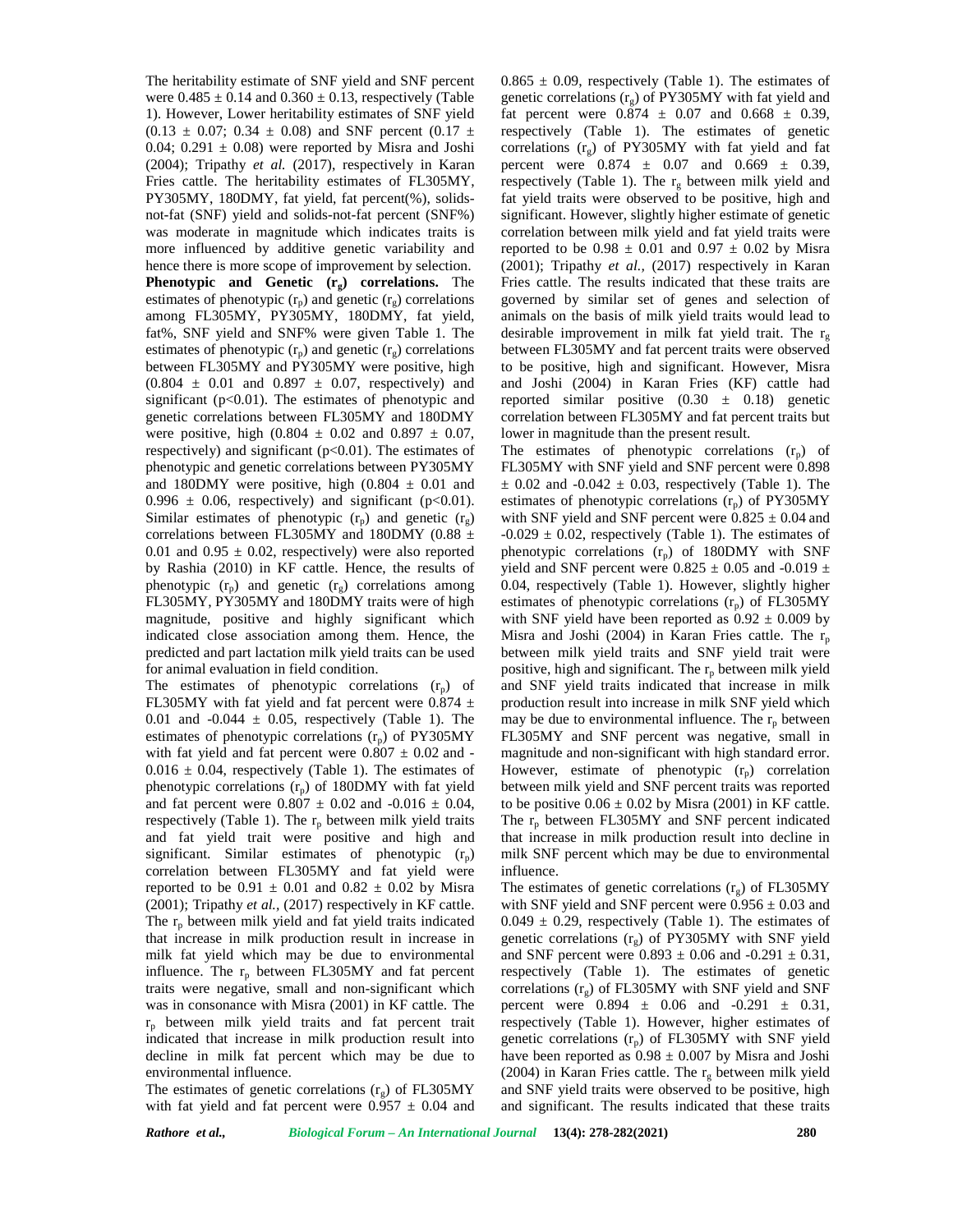are governed by similar set of genes and selection of animals on the basis of milk yield traits would lead to desirable improvement in milk SNF yield trait. The positive genetic correlations  $(r<sub>o</sub>)$  between FL305MY and SNF percent was in agreement with the estimates of genetic correlations  $0.38 \pm 0.18$  by Misra and Joshi (2004) in KF cattle. The obtained estimates of genetic correlations between FL305MY and SNF percent traits were positive, low in magnitude with very high standard error. However, the obtained estimates of genetic correlations between PY305MY and SNF percent and between 180DMY and SNF percent traits were negative in direction and low in magnitude with very high standard error. The results indicated that these traits are governed by similar set of genes and selection of animals on the basis of milk yield traits would lead to desirable improvement in milk SNF percent trait.

The estimates of phenotypic correlations  $(r_p)$  of fat yield with SNF yield and SNF percent were 0.954  $\pm$ 0.01 and  $-0.017 \pm 0.04$ , respectively (Table 1). The estimates of phenotypic correlations  $(r_p)$  of fat percent with SNF yield and SNF percent were  $0.032 \pm 0.04$  and  $0.197 \pm 0.06$ , respectively (Table 1). The positive phenotypic correlations  $(r<sub>o</sub>)$  between fat yield and SNF yield was in agreement with the estimates of genetic correlations  $0.99 \pm 0.003$  by Misra and Joshi, (2004) in KF cattle. The positive phenotypic correlations  $(r_0)$ between fat yield and SNF percent was in agreement with the estimates of genetic correlations  $0.06 \pm 0.024$ by Misra and Joshi (2004) in KF cattle. The estimates of genetic correlations  $(r_p)$  of fat percent with SNF yield and SNF percent were  $0.993 \pm 0.01$  and  $0.989 \pm 0.09$ , respectively (Table 1). The estimates of genetic correlations  $(r_p)$  of fat percent with SNF yield and SNF percent were  $-0.114 \pm 0.24$  and  $0.505 \pm 0.32$ , respectively (Table 1). The positive genetic correlations  $(r<sub>o</sub>)$  between fat percent and SNF yield was in agreement with the estimates of genetic correlations  $0.21 \pm 0.20$  by Misra and Joshi, (2004) in KF cattle. The positive genetic correlations  $(r_g)$  between fat percent and SNF percent was in agreement with the estimates of genetic correlations  $0.79 \pm 0.101$  by Misra and Joshi (2004) in KF cattle.

**Table 1: Genetic and phenotypic correlations among milk yield and milk composition traits of Karan-Fries cattle.**

| <b>TRAITS</b>    | <b>FL305MY</b>                   | <b>PY305MY</b>            | <b>180DMY</b>                      | <b>Fat vield</b>     | FAT%                  | <b>SNF</b> vield                        | SNF(%)                |
|------------------|----------------------------------|---------------------------|------------------------------------|----------------------|-----------------------|-----------------------------------------|-----------------------|
| <b>FL305MY</b>   | $0.346 \pm 0.10$                 | 0.804<br>$\pm 0.01$       | 0.804<br>$\pm 0.02$                | 0.874<br>$\pm 0.01$  | $-0.044 \pm 0.05$     | 0.898<br>$\pm 0.02$                     | $-0.042 + 0.03$       |
| <b>PY305MY</b>   | $+0.07$<br>0.897                 | $0.271 \pm 0.09$          | $0.998$ <sup>*</sup><br>$\pm 0.04$ | 0.807<br>$+0.02$     | $-0.016 + 0.04$       | 0.825<br>$+0.04$                        | $-0.029 + 0.02$       |
| <b>180DMY</b>    | $+0.07$<br>0.897                 | $^*$ ± 0.06<br>$0.996***$ | $0.343 \pm 0.11$                   | 0.807<br>$+0.02$     | $-0.016 + 0.04$       | $0.825***$<br>$+0.05$                   | $-0.019 + 0.04$       |
| <b>Fat vield</b> | $\pm 0.04$<br>0.957              | $^*$ ± 0.07<br>0.874      | $0.874^{\degree} \pm 0.07$         | $0.636 \pm 0.15$     | $0.204^{**} \pm 0.03$ | $0.954$ <sup>*</sup><br>$^*$ $\pm$ 0.01 | $-0.017 + 0.04$       |
| FAT(%)           | $0.865^{**} \pm 0.09$            | $0.668 \pm 0.39$          | $0.669 \pm 0.39$                   | $0.996**$<br>$+0.08$ | $0.181 \pm 0.11$      | $0.032 + 0.04$                          | $0.197^{**} \pm 0.06$ |
| <b>SNF</b> vield | $\pm 0.03$<br>$0.956$ $^{\circ}$ | 0.893<br>$+0.06$          | $\tilde{ }$ $\pm 0.06$<br>0.894    | 0.993<br>$+0.01$     | $0.989^{**} \pm 0.09$ | $0.485 \pm 0.14$                        | $0.038 + 0.04$        |
| SNF(%)           | $0.049 \pm 0.29$                 | $-0.291 \pm 0.31$         | $-0.29 \pm 0.31$                   | $-0.114 \pm 0.24$    | $0.505 \pm 0.32$      | $-0.036 \pm 0.25$                       | $0.360 \pm 0.13$      |

The principle diagonal values are the estimates of heritability, the estimates above the diagonal are the phenotypic correlations and those below diagonal are the

genetic correlations<br> \* P  $0.05$  and \*\* P  $0.01$  level of significance

High, positive and significant phenotypic correlations (rp) were estimated among milk yield traits. Selection of animals for any of milk yield traits results in simultaneous improvement in other traits. Milk yield traits had positive and significant phenotypic correlations  $(r_n)$  with fat and SNF yield traits and had low negative and significant phenotypic correlations (rp) with fat% and SNF% traits. The estimated phenotypic correlations  $(r_p)$  indicated favorable association of Milk yield traits with fat and SNF yield traits and indicate unfavorable association with fat% and SNF%. The low to high positive and significant phenotypic correlations  $(r_p)$  were estimated among milk composition traits except between fat yield and SNF%. Selection of animals for any of positively associated traits results in desirable improvement among themselves and undesirable improvement in SNF% trait.

The high positive and significant genetic correlations  $(r<sub>g</sub>)$  was estimated among milk yield traits and thus indicate selection of animals for any of milk yield traits results in simultaneous improvement in other milk yield traits. Milk yield traits had high positive and significant genetic correlations  $(r<sub>o</sub>)$  with milk composition traits except SNF% trait which had low positive to negative and non-significant genetic correlations  $(r<sub>n</sub>)$  with milk yield traits. Selection of animals for milk yield traits

result in simultaneous improvement of fat content, SNF yield traits and reduction performance of SNF% trait. The high positive and significant genetic correlations  $(r_n)$  were estimated among milk composition traits except between fat yield and SNF% traits. Improvements in fat content traits indicate overall reduction in performance of SNF content traits.

## **CONCLUSION**

The moderate to high heritability estimates of milk yield and milk composition traits indicated ample scope of their genetic improvement through selection and breeding. Selection of animals based on milk yield trait alone lead to improvement in fat content traits and deterioration in performance of SNF content and overall reduction in quality of milk. The milk composition traits should also be given appropriate considerations in animal breeding besides the milk yield traits.

**Acknowledgements.** We sincerely thank the Director, National Dairy Research Institute, Karnal and Head, Dairy Cattle Breeding Division for providing necessary facilities for conducting this research. Further, I greatly acknowledge the efforts extended by author Aakanksha Rathore for preparation of this manuscript.